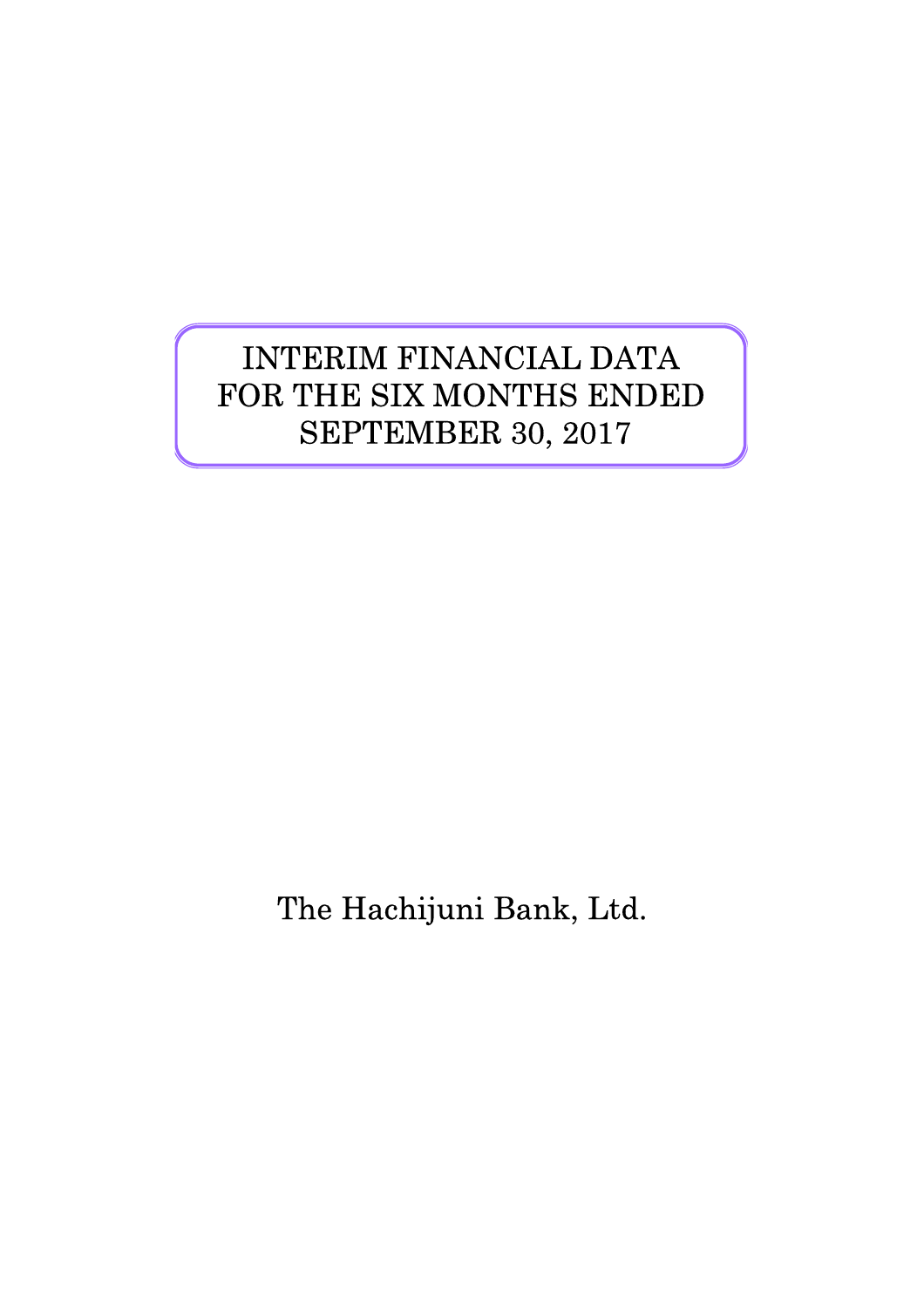# Ⅰ FINANCIAL REVIEW (The first half fiscal year ended September 30, 2017)

## 1.Breakdown of income

| <consolidated></consolidated>                    |                              |                    | (Units: 1 million yen)       |
|--------------------------------------------------|------------------------------|--------------------|------------------------------|
|                                                  | First half of<br>FY 2017 (A) | Inc/Dec<br>$(A-B)$ | First half of<br>FY 2016 (B) |
| Consolidated gross business profit               | 49,793                       | 687                | 49,106                       |
| Profit on interest                               | 34,331                       | (771)              | 35,102                       |
| Profit on fees and commissions                   | 6,688                        | 178                | 6,510                        |
| Trading profit                                   | 1,127                        | 503                | 624                          |
| Profit from other business transactions          | 7,646                        | 777                | 6,869                        |
| General & administrative expenses                | 31,671                       | (1,794)            | 33,466                       |
| Credit related expenses                          | 669                          | 2,618              | (1,948)                      |
| Ordinary profit                                  | 20,211                       | 464                | 19,747                       |
| Extraordinary gains (losses)                     | (522)                        | (208)              | (314)                        |
| Profit before income taxes                       | 19,688                       | 255                | 19,433                       |
| Total income taxes                               | 5,721                        | 114                | 5,606                        |
| Profit                                           | 13,967                       | 140                | 13,826                       |
| Profit attributable to non-controlling interests | 562                          | (89)               | 651                          |
| Profit attributable to owners of parent          | 13,405                       | 230                | 13,174                       |

(Number of Consolidated Companies)

| Number of consolidated subsidiaries                    | $\overline{\phantom{a}}$ |  |
|--------------------------------------------------------|--------------------------|--|
| Number of companies accounted for by the equity method | $\overline{\phantom{a}}$ |  |



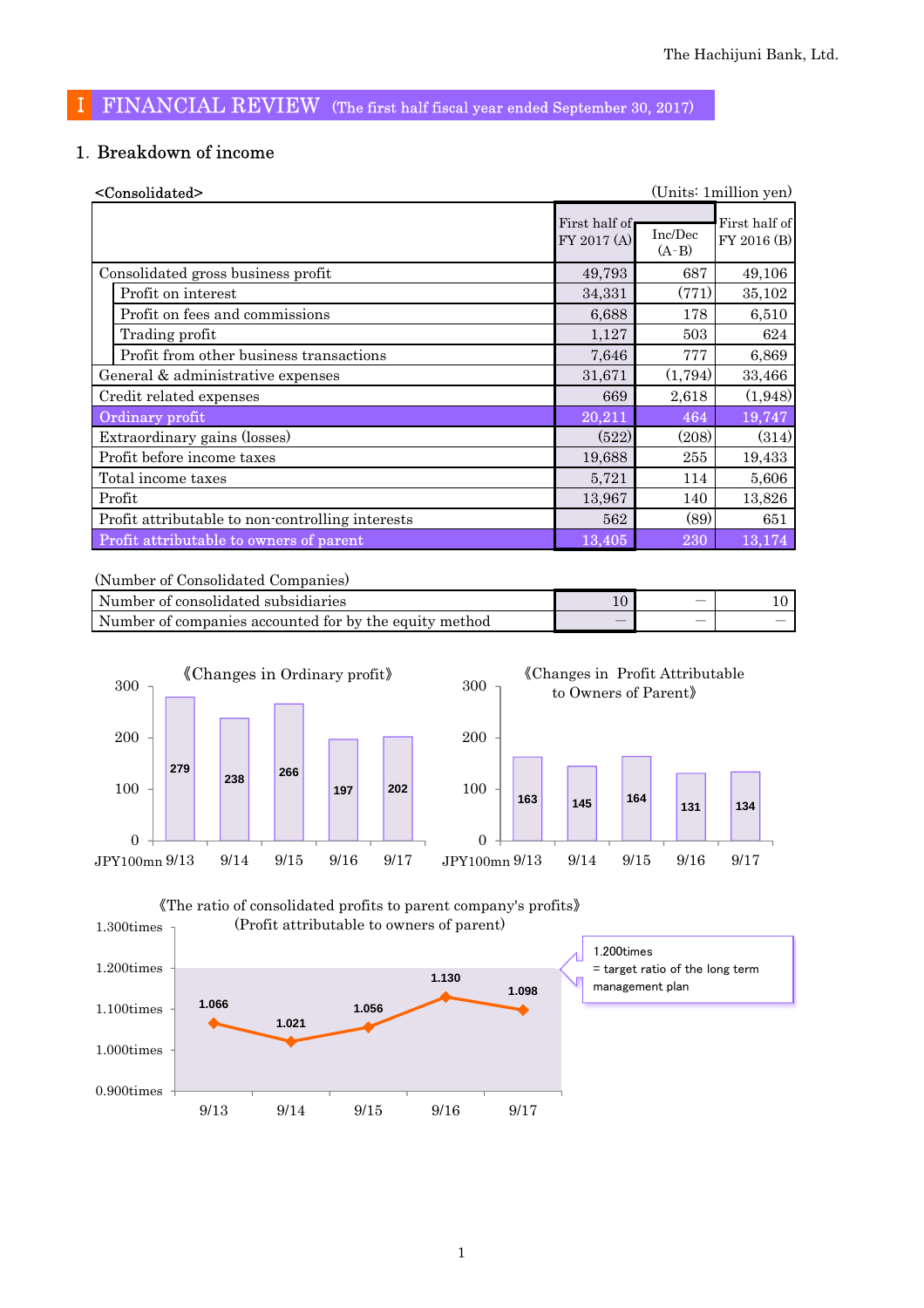| <non-consolidated></non-consolidated>                                                                |                             |                              |                      | (Units: 1 million yen)       |
|------------------------------------------------------------------------------------------------------|-----------------------------|------------------------------|----------------------|------------------------------|
|                                                                                                      |                             | First half of<br>FY 2017 (A) | Inc/Dec<br>$(A - B)$ | First half of<br>FY 2016 (B) |
| Gross business profit                                                                                | Α                           | 43,901                       | 302                  | 43,598                       |
| Profit on interest                                                                                   |                             | 34,236                       | (735)                | 34,971                       |
| Profit on fees and commissions                                                                       |                             | 3,975                        | 136                  | 3,838                        |
| Trading profit                                                                                       |                             | 78                           | (14)                 | 92                           |
| Profit from other business transactions                                                              |                             | 5,610                        | 915                  | 4,695                        |
| Gains (losses) related to bonds                                                                      | B                           | 5,579                        | 1,039                | 4,539                        |
| General & administrative expenses                                                                    | $\overline{C}$              | 28,504                       | (854)                | 29,359                       |
| Personnel expenses                                                                                   |                             | 14,215                       | (366)                | 14,581                       |
| Non personnel expenses                                                                               |                             | 12,169                       | (525)                | 12,694                       |
| Core net business profit                                                                             | $\overline{A-B-C}$          | 9,817                        | 118                  | 9,699                        |
| Actual net business profit                                                                           | $A-C$                       | 15,396                       | 1,157                | 14,239                       |
| Transfer to general reserve for possible loan losses                                                 | D                           | (277)                        | (277)                |                              |
| Net business profit                                                                                  | $A-C-D$                     | 15,674                       | 1,434                | 14,239                       |
| Net gains (losses) related to equity securities                                                      | E                           | 2,239                        | 1,938                | 301                          |
| Profit (loss) on money held in trust                                                                 |                             | (316)                        | (574)                | 257                          |
| Disposal of nonperforming loans                                                                      | $\mathbf{F}$                | 375                          | 422                  | (47)                         |
| Transfer to specific reserve                                                                         |                             | 321                          | 321                  |                              |
| Reversal of allowance for loan losses                                                                | $G = a + b$                 |                              | (1,882)              | 1,882                        |
| Reversal of general reserve                                                                          | a                           |                              | (1,794)              | 1,794                        |
| Reversal of specific reserve                                                                         | h                           |                              | (88)                 | 88                           |
| Recoveries of written-off claims                                                                     | H                           | 19                           | 17                   | 1                            |
| Ordinary profit                                                                                      |                             | 17,524                       | 477                  | 17,047                       |
| Extraordinary gains (losses)                                                                         |                             | (522)                        | (207)                | (315)                        |
| Income before income taxes                                                                           |                             | 17,001                       | 269                  | 16,732                       |
| Total income taxes                                                                                   |                             | 4,801                        | (278)                | 5,079                        |
| Profit                                                                                               |                             | 12,200                       | 547                  | 11,652                       |
| $\mathbf{D}$ $\alpha$ , $\alpha$<br>$\Delta$ $\sim$ $\sim$ $\sim$ $\sim$ $\sim$<br>$\cdot$ . $\cdot$ | $\mathbf{r}$ . $\mathbf{r}$ |                              | $\sim$ $\sim$ $\sim$ |                              |

| Profit(losses) related to securities | $B + E$   | 7.819 | 0.077<br>້⊿.ປ | 4.841  |
|--------------------------------------|-----------|-------|---------------|--------|
| Credit related expenses              | t)+F'-G-H | 78    | 4.UIU         | '1.931 |
|                                      |           |       |               |        |



《Changes in Core net business profit and Actual net business profit》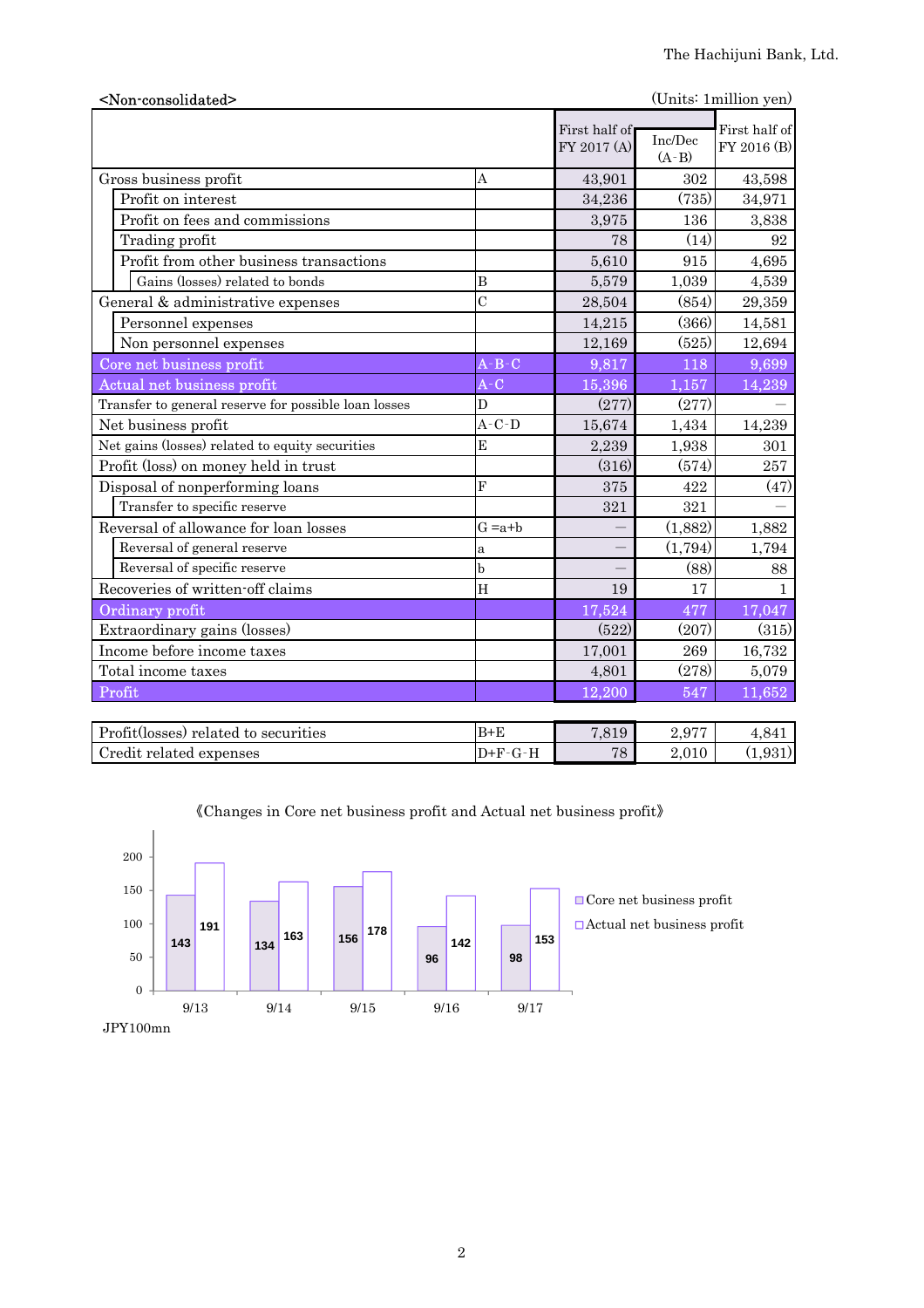



### 2.Major accounts

| Loans <non-consolidated></non-consolidated>                          |                              |                    |                    |                | (Units: 100 million yen)    |
|----------------------------------------------------------------------|------------------------------|--------------------|--------------------|----------------|-----------------------------|
|                                                                      | First half of<br>FY 2017 (A) | Inc/Dec<br>$(A-B)$ | Inc/Dec<br>$(A-C)$ | FY 2016<br>(B) | First half of<br>FY 2016(C) |
| For all offices (outstanding balance as of the<br>end of the period) | 49,551                       | 442                | 1,901              | 49,108         | 47,649                      |
| Loans to general corporations                                        | 29,503                       | 330                | 566                | 29,173         | 28,937                      |
| Loans to consumers                                                   | 11,499                       | 119                | 291                | 11,380         | 11,208                      |
| Housing related loans thereof                                        | 10,730                       | 113                | 281                | 10.617         | 10,449                      |
| Others                                                               | 8,547                        | (7)                | 1,043              | 8,554          | 7,503                       |
| For all offices (average balance of the period)                      | 49,565                       | 1,506              | 2,203              | 48,059         | 47,362                      |
| Loans to general corporations                                        | 29,527                       | 218                | 455                | 29,308         | 29,071                      |
| Loans to consumers                                                   | 11,415                       | 226                | 317                | 11,188         | 11,097                      |
| Others                                                               | 8,622                        | 1,061              | 1,429              | 7,561          | 7,192                       |

- ■Others 《Changes in loans》
- Consumer loans
- General loans outside Nagano Prefecture
- General loans in Nagano Prefecture



![](_page_3_Figure_10.jpeg)

![](_page_3_Figure_11.jpeg)

### $\Box$  Others  $\Box$  Housing related loans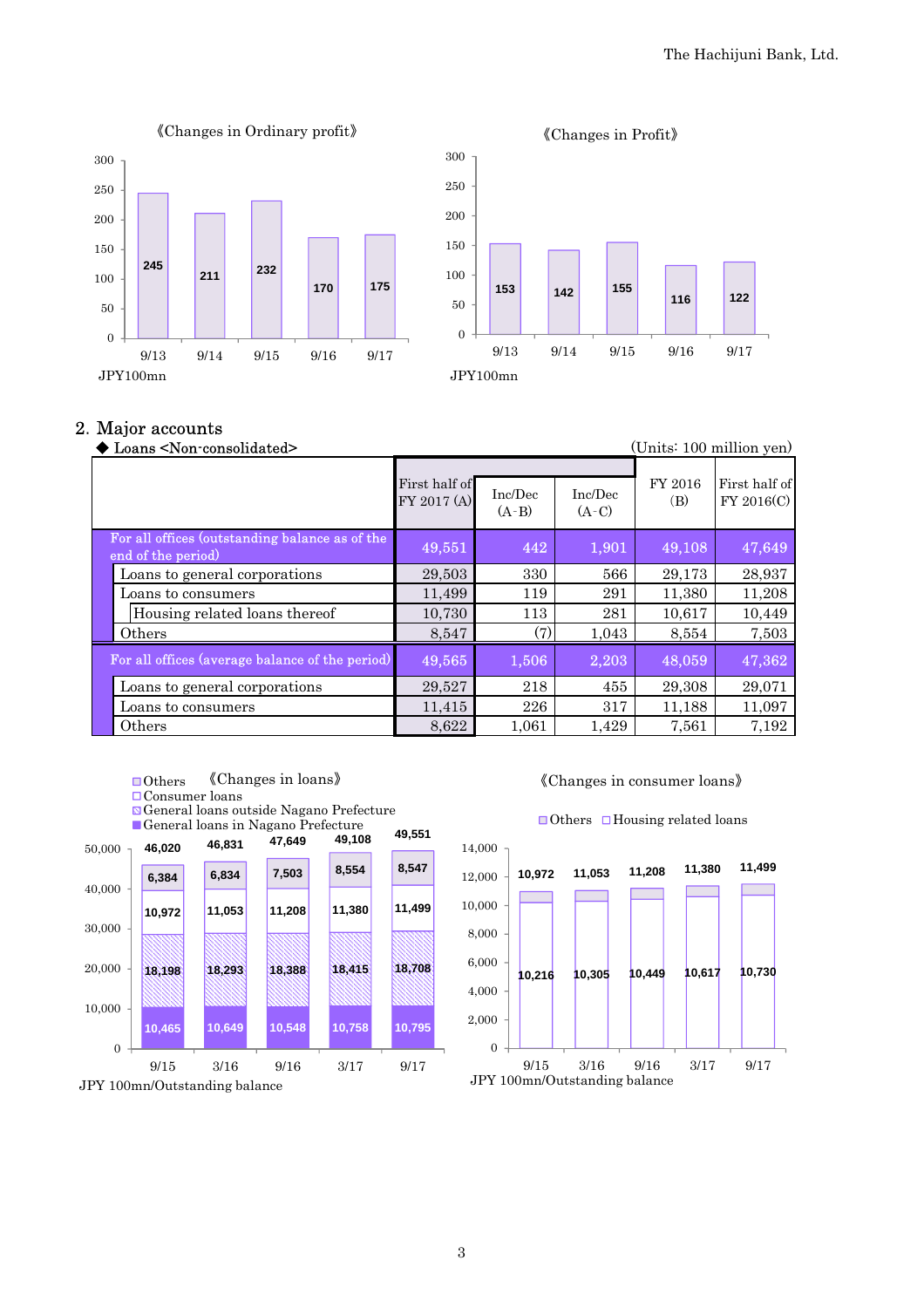| Securities <non-consolidated><br/>(Units: 100 million yen)</non-consolidated> |                              |                    |                    |                |                             |
|-------------------------------------------------------------------------------|------------------------------|--------------------|--------------------|----------------|-----------------------------|
|                                                                               | First half of<br>FY 2017 (A) | Inc/Dec<br>$(A-B)$ | Inc/Dec<br>$(A-C)$ | FY 2016<br>(B) | First half of<br>FY 2016(C) |
| For all offices (outstanding balance as of the<br>end of the period)          | 26,739                       | 2,089              | (276)              | 24,650         | 27,016                      |
| <b>Bonds</b>                                                                  | 16,592                       | 951                | (1,375)            | 15,640         | 17,967                      |
| JGB thereof                                                                   | 10,880                       | (149)              | (2, 456)           | 11,029         | 13,336                      |
| <b>Stocks</b>                                                                 | 3,738                        | 201                | 833                | 3,536          | 2,904                       |
| Foreign securities                                                            | 4,210                        | 776                | (20)               | 3,434          | 4,231                       |
| Others                                                                        | 2,198                        | 159                | 285                | 2,038          | 1,913                       |
| For all offices (average balance of the period)                               | 22,547                       | (1,191)            | (1,252)            | 23,739         | 23,800                      |
| <b>Bonds</b>                                                                  | 15,428                       | (965)              | (1,140)            | 16,393         | 16,569                      |
| JGB thereof                                                                   | 10,477                       | (1, 471)           | (1,773)            | 11,948         | 12,250                      |
| <b>Stocks</b>                                                                 | 1,248                        | 10                 | 42                 | 1,238          | 1,205                       |
| Foreign securities                                                            | 3,846                        | (467)              | (475)              | 4,313          | 4,321                       |
| Others                                                                        | 2,024                        | 230                | 321                | 1,793          | 1,703                       |

![](_page_4_Figure_2.jpeg)

| ◆ Valuation gains (losses) <non-consolidated></non-consolidated> | (Units: 100 million yen)       |                                  |                    |                     |  |  |  |
|------------------------------------------------------------------|--------------------------------|----------------------------------|--------------------|---------------------|--|--|--|
|                                                                  | As of September 30, 2017       |                                  |                    |                     |  |  |  |
|                                                                  | Valuation<br>gains<br>(losses) | Change<br>from March<br>31, 2017 | Valuation<br>gains | Valuation<br>losses |  |  |  |
| Other securities                                                 | 3.119                          | 83                               | 3,186              | 67                  |  |  |  |
| <b>Stocks</b>                                                    | 2,588                          | 225                              | 2,589              |                     |  |  |  |
| Bonds                                                            | 444                            | (152)                            | 468                | 23                  |  |  |  |
| $\rm{Others}$                                                    | 85                             | 10                               | 128                | 42                  |  |  |  |

![](_page_4_Figure_4.jpeg)

### 《Changes in Valuation gains (losses) and Nikkei Stock Average》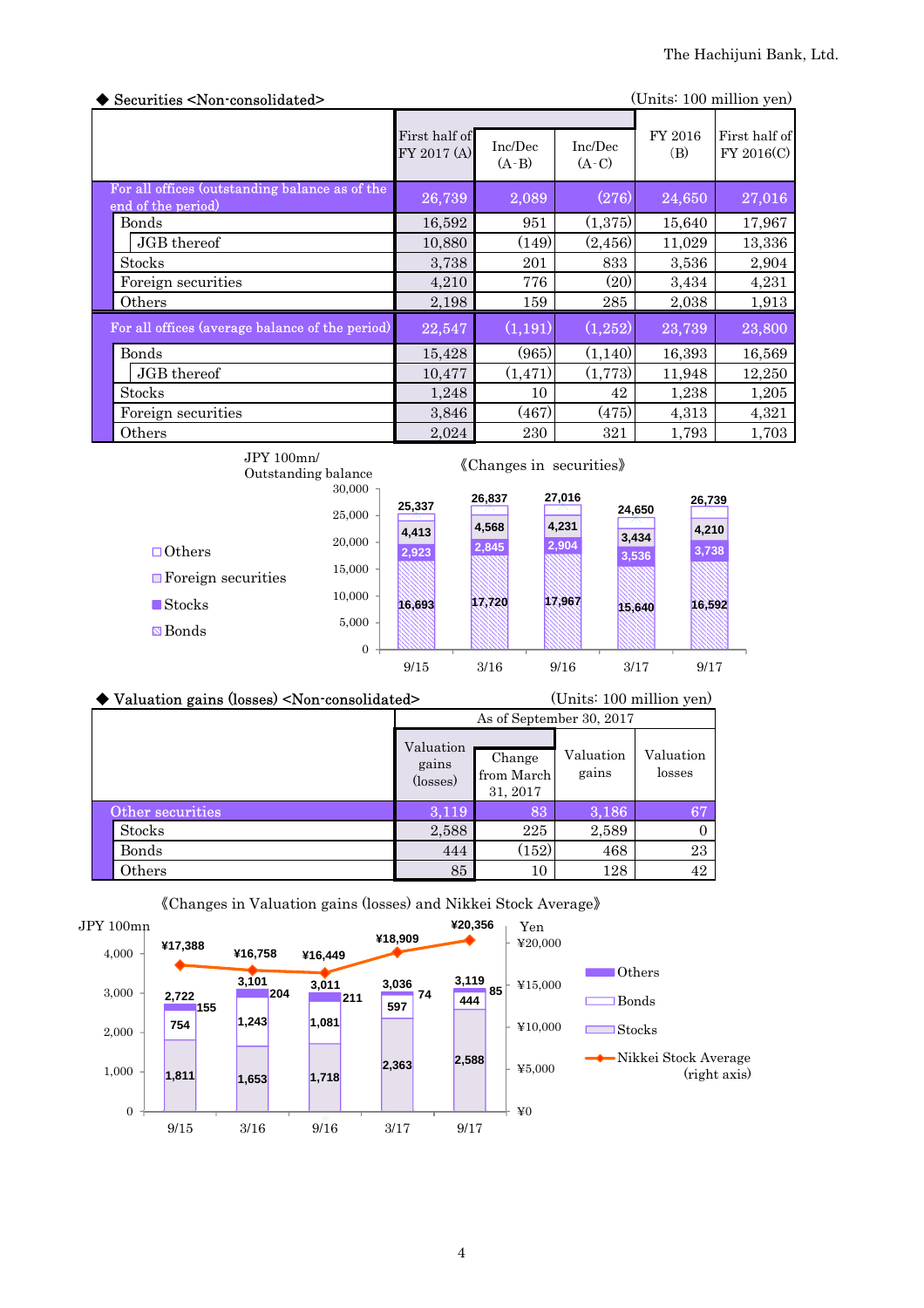| Deposits <non-consolidated></non-consolidated>                       |                              |                    |                    | (Units: 100 million yen) |                             |
|----------------------------------------------------------------------|------------------------------|--------------------|--------------------|--------------------------|-----------------------------|
|                                                                      | First half of<br>FY 2017 (A) | Inc/Dec<br>$(A-B)$ | Inc/Dec<br>$(A-C)$ | FY 2016<br>(B)           | First half of<br>FY 2016(C) |
| For all offices (outstanding balance as of the<br>end of the period) | 64,056                       | 36                 | 939                | 64,019                   | 63,117                      |
| Individuals                                                          | 44.911                       | 637                | 1,485              | 44,274                   | 43,426                      |
| Corporations                                                         | 15,716                       | 684                | 723                | 15,032                   | 14,993                      |
| Others                                                               | 3,427                        | (1, 284)           | (1,270)            | 4,712                    | 4,698                       |
| For all offices (average balance of the<br>period)                   | 64,163                       | 796                | 912                | 63,366                   | 63,251                      |
| Individuals                                                          | 44.660                       | 1.005              | 1,367              | 43,655                   | 43,293                      |
| Corporations                                                         | 15,761                       | 511                | 471                | 15,250                   | 15,289                      |
| Others                                                               | 3.741                        | (719)              | (926)              | 4.460                    | 4,667                       |

![](_page_5_Figure_2.jpeg)

# 《Changes in deposits》

| (Units: 100 million yen)<br>◆ Personal financial assets deposited <non-consolidated></non-consolidated> |                                                     |                           |                |         |              |                           |
|---------------------------------------------------------------------------------------------------------|-----------------------------------------------------|---------------------------|----------------|---------|--------------|---------------------------|
|                                                                                                         |                                                     | As of                     |                |         | As of March  | As of                     |
|                                                                                                         |                                                     | September<br>30, 2017 (A) | Inc/Dec        | Inc/Dec | 31, 2017 (B) | September<br>30, 2016 (C) |
|                                                                                                         |                                                     |                           | $(A-B)$        | $(A-C)$ |              |                           |
|                                                                                                         | Total (outstanding balance)                         | 47,197                    | 522            | 1,229   | 46,674       | 45,967                    |
|                                                                                                         | Yen deposits                                        | 44,746                    | 634            | 1,482   | 44,111       | 43,263                    |
|                                                                                                         | Investment type products                            | 2,451                     | (111)          | (252)   | 2,563        | 2,703                     |
|                                                                                                         | Foreign currency deposits                           | 165                       | $\overline{2}$ | 3       | 162          | 162                       |
|                                                                                                         | Investment trusts                                   | 1,571                     | (33)           | (12)    | 1,604        | 1,583                     |
|                                                                                                         | Public bonds (Government bonds,<br>and other bonds) | 714                       | (81)           | (243)   | 795          | 957                       |

![](_page_5_Figure_5.jpeg)

![](_page_5_Figure_6.jpeg)

■Public bonds

**N** Yen deposits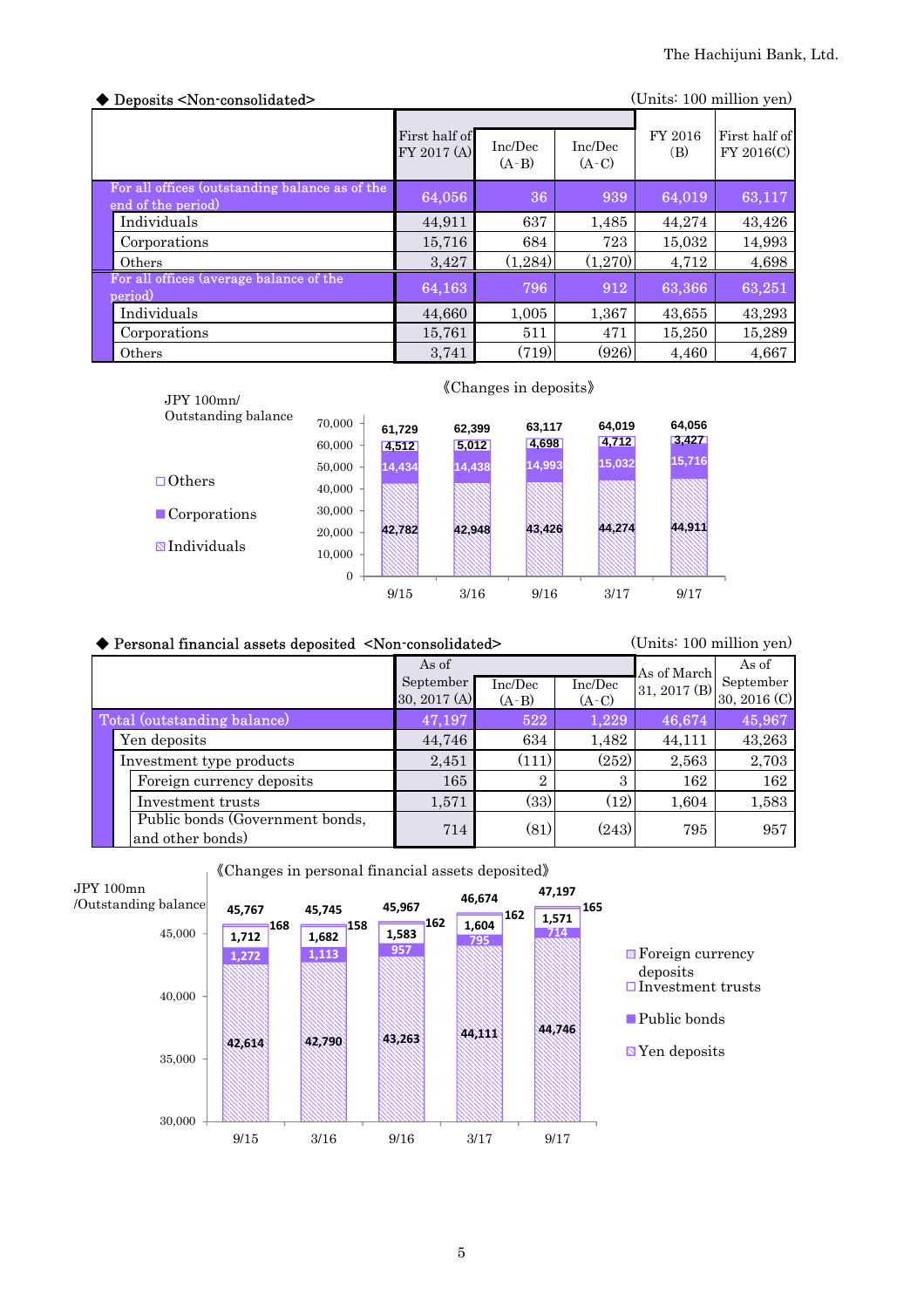## 3. Financial soundness

### ◆ Disclosure of loans based on the Financial Revitalization Law  $\epsilon$ Non-consolidated>  $($ Inits: 100 million yen,  $\%$ )

|                                  | ANUIT COMPONICACIO                 |                |         |                      |              | $\overline{O}$ and $\overline{O}$ and $\overline{O}$ and $\overline{O}$ |
|----------------------------------|------------------------------------|----------------|---------|----------------------|--------------|-------------------------------------------------------------------------|
|                                  |                                    | As of          |         |                      | As of March  | As of                                                                   |
|                                  |                                    | September      | Inc/Dec | Inc/Dec              | 31, 2017 (B) | September                                                               |
|                                  |                                    | 30, 2017 $(A)$ | $(A-B)$ | $(A-C)$              |              | 30, 2016 (C)                                                            |
| Total                            |                                    | 907            | (60)    | (112)                | 967          | 1,019                                                                   |
|                                  | Bankrupt and quasi-bankrupt assets | 127            | 26      | 12                   | 101          | 115                                                                     |
|                                  | Doubtful assets                    | 546            | (93)    | (91)                 | 640          | 638                                                                     |
|                                  | Substandard assets                 | 233            | 6       | (33)                 | 226          | 266                                                                     |
| As a percentage of total credits |                                    | 1.80           | (0.14)  | $\left( 0.31\right)$ | 1.94         | 2.11                                                                    |
|                                  | Coverage ratio                     | 75.1           | $1.6\,$ | 0.7                  | 73.5         | 74.4                                                                    |

《Changes in nonperforming loans (loans based on the Financial Revitalization Law)》

![](_page_6_Figure_6.jpeg)

### ◆ Capital ratio (Basel Ⅲ standards)

### <Consolidated>

|                                         |                | As of<br>September<br>30, 2017 (A) | Inc/Dec<br>$(A-B)$ | Inc/Dec<br>$(A-C)$ | As of March<br>31, 2017 (B) | As of<br>September<br>30, 2016 (C) |
|-----------------------------------------|----------------|------------------------------------|--------------------|--------------------|-----------------------------|------------------------------------|
| Total capital ratio                     | A/D            | 21.27%                             | 0.65%              | 0.37%              | 20.62%                      | 20.90%                             |
| Tier1 capital ratio                     | B/D            | 20.68%                             | 0.60%              | 1.22%              | 20.08%                      | 19.46%                             |
| Common Equity Tier1 capital ratio $C/D$ |                | 20.50%                             | 0.59%              | 1.20%              | 19.91%                      | 19.30%                             |
|                                         |                |                                    |                    |                    | (Units: 100 million yen)    |                                    |
| Total capital                           | А              | 6,946                              | 243                | 502                | 6,703                       | 6,444                              |
| Tier1 capital                           | B              | 6,753                              | 228                | 752                | 6,525                       | 6,001                              |
| Common Equity Tier1 capital             | $\mathcal{C}$  | 6,693                              | 223                | 742                | 6,470                       | 5,951                              |
| Risk weighted assets                    | D              | 32,648                             | 155                | 1,824              | 32,492                      | 30,823                             |
| Required capital                        | $D \times 8\%$ | 2,611                              | 12                 | 145                | 2,599                       | 2,465                              |

### <Non-consolidated>

|                                         |                | As of<br>September<br>30, 2017 (A) | Inc/Dec<br>$(A-B)$ | Inc/Dec<br>$(A-C)$ | As of March<br>31, 2017 (B) | As of<br>September<br>30, 2016 (C) |
|-----------------------------------------|----------------|------------------------------------|--------------------|--------------------|-----------------------------|------------------------------------|
| Total capital ratio                     | a/d            | 20.36%                             | 0.33%              | 0.15%              | 20.03%                      | 20.21%                             |
| Tier1 capital ratio                     | $b\angle d$    | 19.86%                             | 0.30%              | 1.03%              | 19.56%                      | 18.83%                             |
| Common Equity Tier1 capital ratio $c/d$ |                | 19.86%                             | 0.30%              | 1.03%              | 19.56%                      | 18.83%                             |
|                                         |                |                                    |                    |                    | (Units: 100 million yen)    |                                    |
| Total capital                           | a              | 6,553                              | 216                | 487                | 6,336                       | 6,065                              |
| Tier1 capital                           | h              | 6,392                              | 204                | 741                | 6,188                       | 5,651                              |
| Common Equity Tier1 capital             | c              | 6,392                              | 204                | 741                | 6,188                       | 5,651                              |
| Risk weighted assets                    | d              | 32,184                             | 550                | 2,175              | 31,633                      | 30,008                             |
| Required capital                        | $d \times 8\%$ | 2,574                              | 44                 | 174                | 2,530                       | 2,400                              |

Note: In the above Risk weighted assets calculation, credit risk assets was based on The Foundation Internal Ratings-Based Approach and operational risk amount was based on The Standardized Approach.